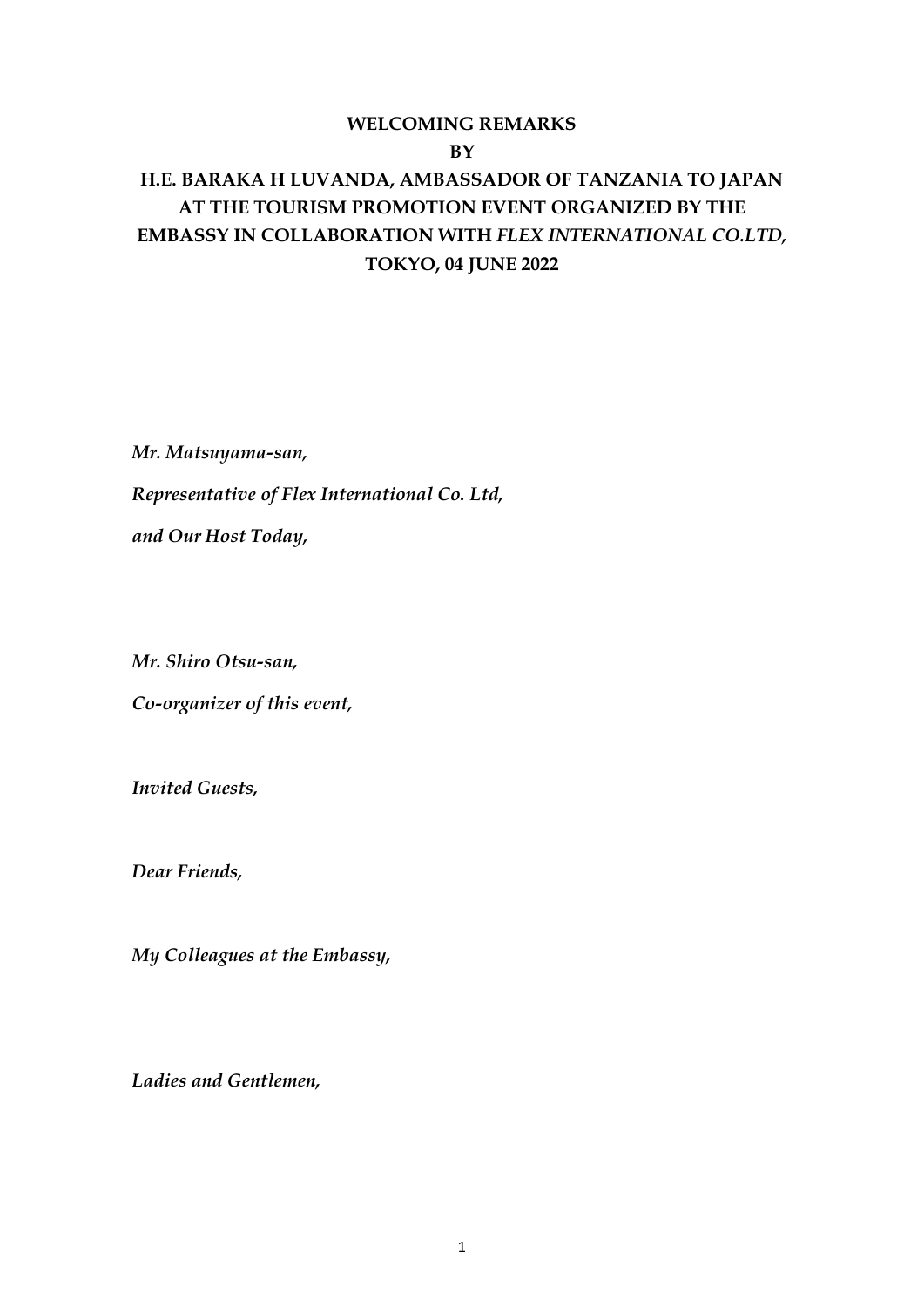*Kon'nichiwa! Jambo! A very Good Afternoon to All!*

My role this afternoon is simplified. I have been assigned to make a welcoming remark which should not have taken more than two minutes to accomplish. It would have actually required me to say: **Yoko So! Karibuni sana**!

But let me abuse this privilege by saying a few things in just only 648 words:

**First,** on behalf of my colleagues at the Embassy and, on behalf of my wife here present, I wish to express our profound appreciation to all of you for finding time to come, especially on a weekend like this to share with us your precious time. As we say in Kiswahili (our national language), *asanteni sana*.

**Secondly,** I wish to thank the organizers and sponsors of this event, *Flex International*. I thank you very much and I hope that this will not be the last time you do this.

**Thirdly,** I want to express, once again, our deepest appreciations to *Flex International* for tourism promotional work for Tanzania and, for the entire East Africa as a preferable tourism destination.

You have been doing this for quite a long time since your establishment in 1988. I have checked the statistics before COVID-19 kicked-in in 2020 they are

2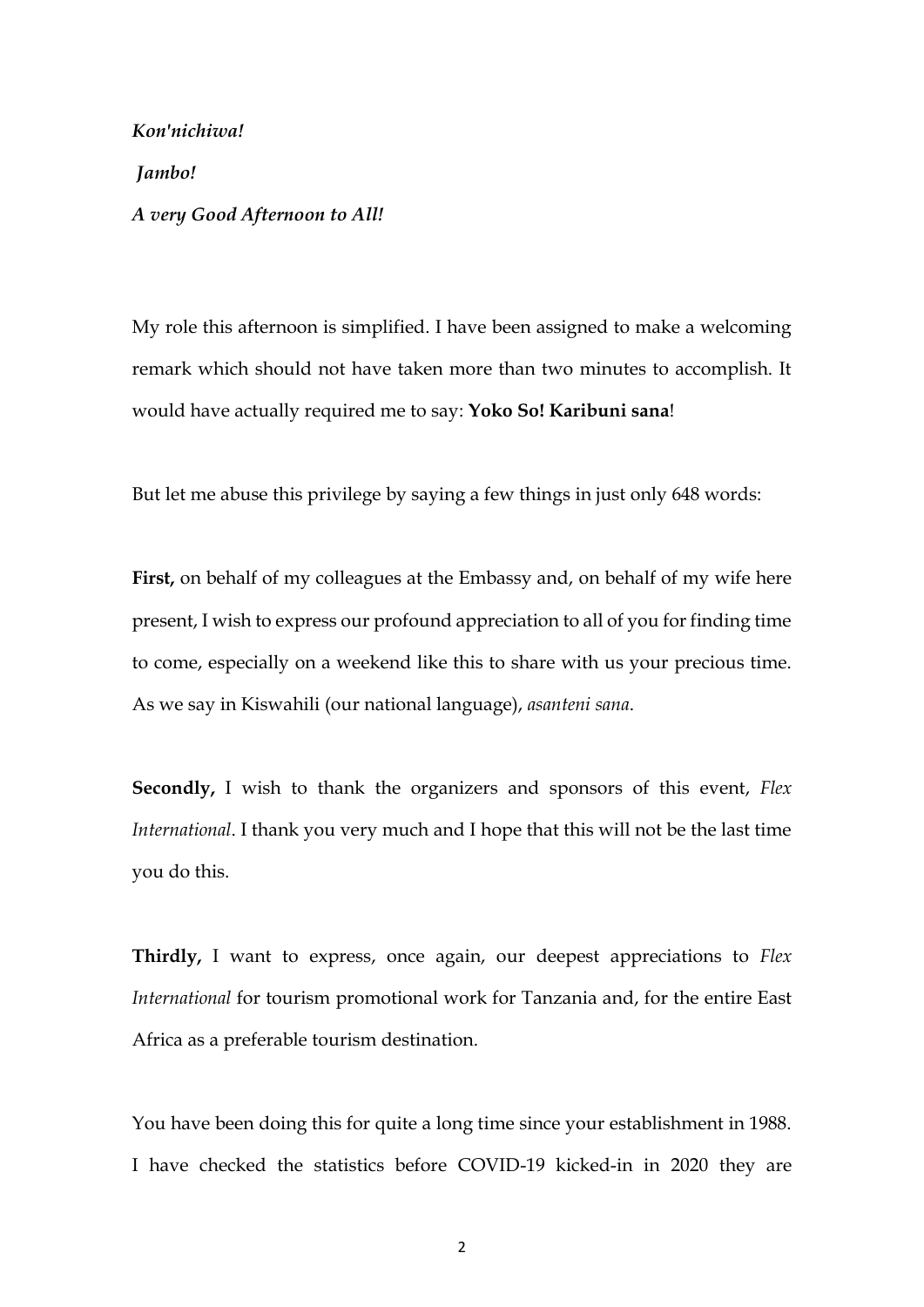impressive and, so I do hope that once COVID-19 sets us free as it now looks like, we will be having some good numbers.

**Friends**, it would be a remiss on my part if I did not thank *"those behind the scenes'* who are always forgotten, for the sterling preparations of this event. Thank you so much.

#### *Friends,*

Let me mention that this event today provides us with the opportunity to learn more about the abundant tourist attractions in Tanzania that you have not heard before. Even for those of you who have visited Tanzania before will be surprised to hear about them and I will leave this assignment to *Kazuma-san* to walk you through.

But I also want to invite you during your spare time, to view the famous *Royal Tour Documentary* by Her Excellency President Samia Suluhu Hassan which was launched recently and is trending widely. It is available in most social media.

#### **Friends,**

To make this event more colourful and memorable, we have organized it in such a way that you will have an opportunity to socialize amongst yourselves and to have a chance to taste the Tanzanian cuisine, the drinks from tea, coffee, beer, wine, famous konyagi and the nuts, etc. And, it has been confirmed to me that we have quite a lot of these since it is a weekend.